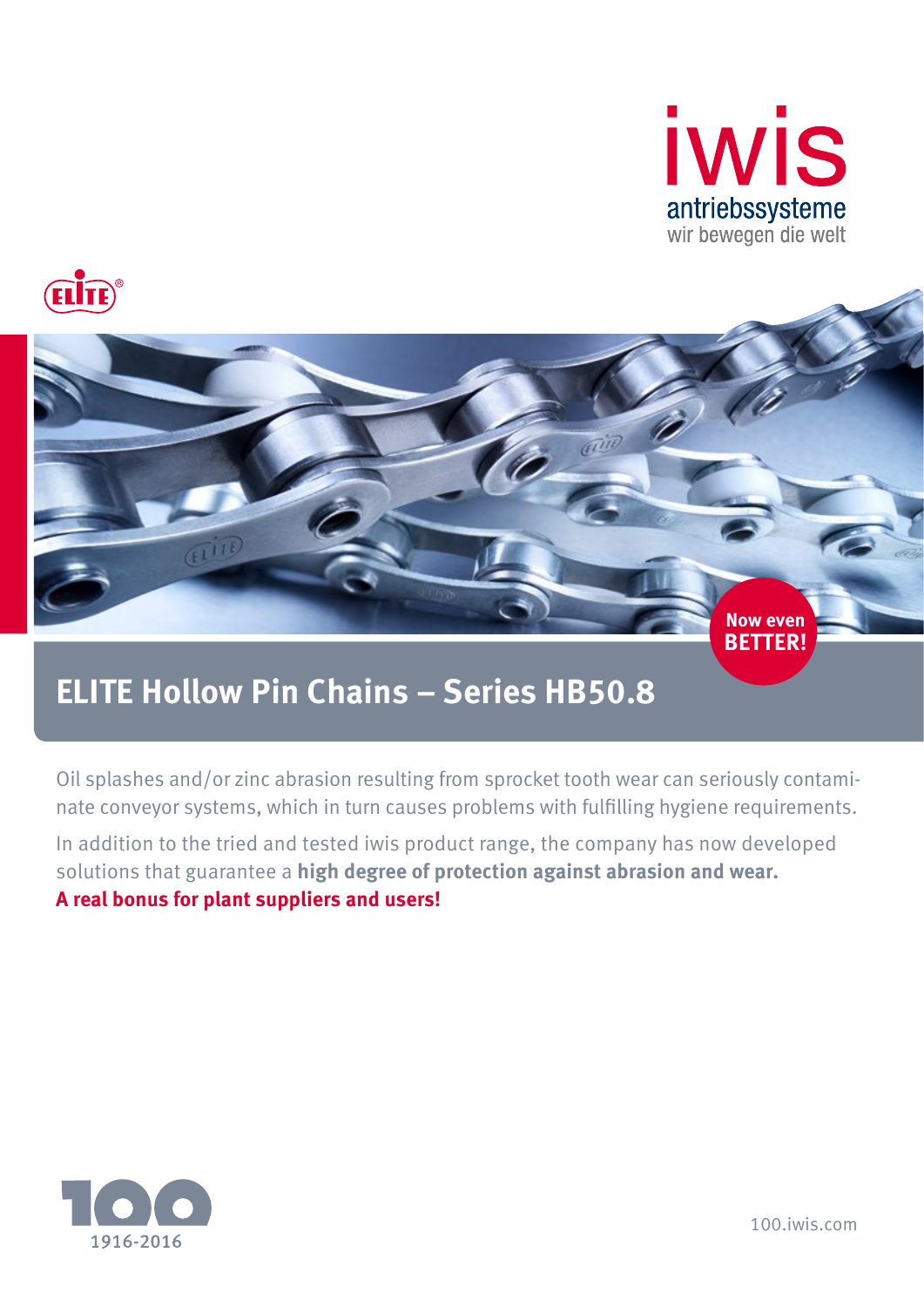



# **Longer Service Intervals, less Downtime**

Hollow pin chains from Series HB50.8 are used in many **shuttle conveyor applications**, especially in **bakeries**.

Hollow pin chains HB50.8 are available in the following versions: normal steel, stainless steel or zinc-plated, with either steel or plastic rollers.

A frequently recurring problem for plant suppliers and users alike are oil splashes and/or zinc abrasion resulting from sprocket tooth wear, which in turn cause serious contamination of the conveyor system.

iwis can now offer a further **development of the existing chains** characterised by its longer service life and, above all, its **better abrasion resistance**.

The **better abrasion resistance** of the newly developed HB50.8 ZPKDD version is achieved primarily through its optimised plastic slide bearing. In addition, thrust washers mounted between the inner and outer plates prevent undesirable tooth abrasion.

## **Highlights**

- Many versions available from stock
- Versions with seamless bushes and hollow pins
- Available in steel, zinc-plated version and stainless steel
- On request, pair-matched chains are supplied to guarantee ideal parallel running
- Plastic rollers made of wear-resistant POM
- Blue-coloured plastic rollers available on request
- $\bullet$  Chains with wax lubricant **iwipur** available on request

### Practical accessories

iwis offers a wide range of suitable accessories for hollow pin chains:

- Sprockets
- Plate wheels
- Deflectors/direction changers

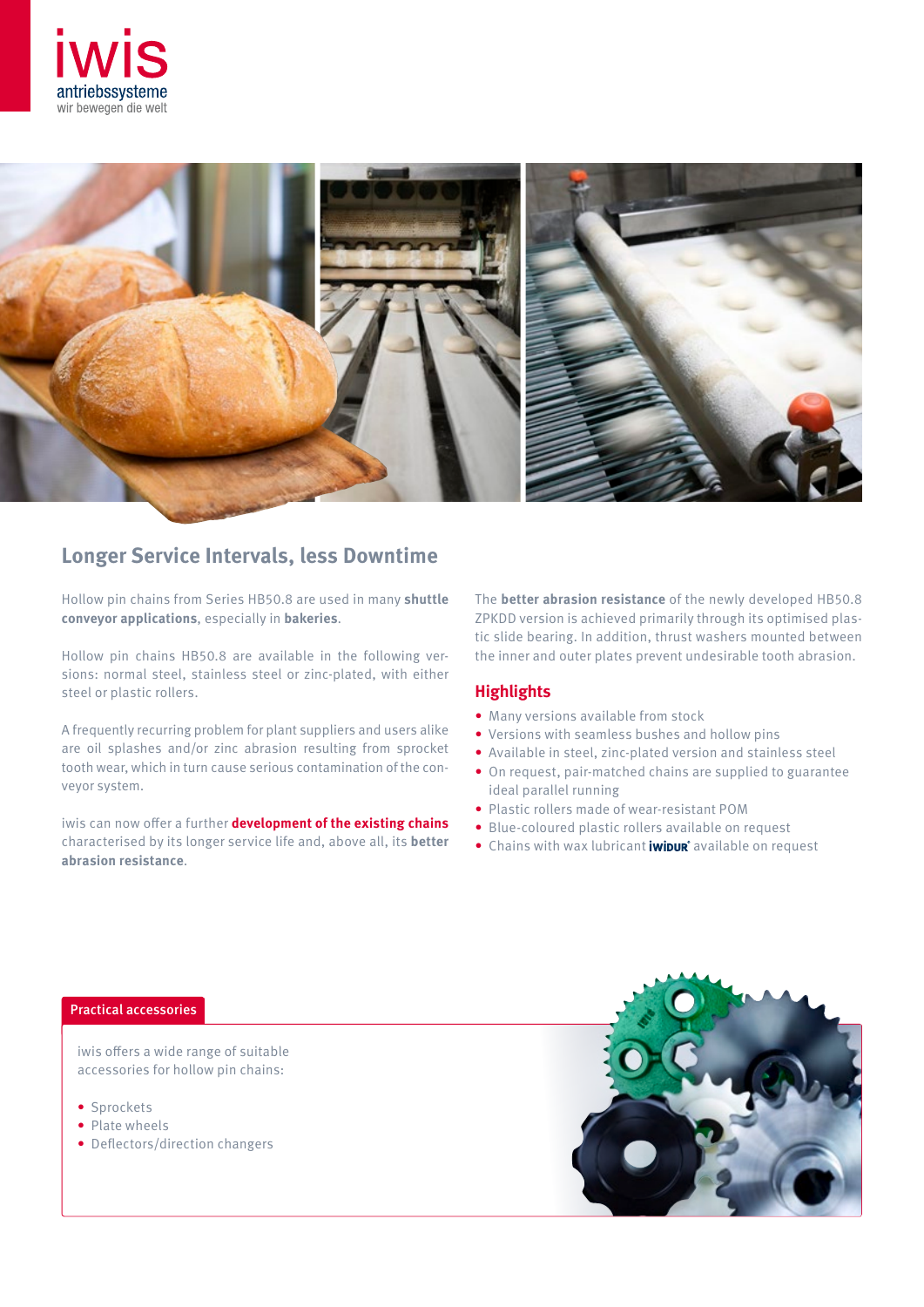

# **Product Range ELITE Hollow Pin Chains – Series HB50.8**

|            | Chain type        | Pitch   | Width between<br>inner plates | Roller<br>diameter | Pin<br>diameter | Hollow pin<br>inner diameter | Pin length    | Max. pin length<br>of connecting<br>link | Plate<br>thickness | Height<br>inner plate     | Tensile<br>strength | Weight |
|------------|-------------------|---------|-------------------------------|--------------------|-----------------|------------------------------|---------------|------------------------------------------|--------------------|---------------------------|---------------------|--------|
|            |                   | p<br>mm | b1 min.<br>mm                 | $d1$ max.<br>mm    | d2<br>mm        | $d3$ min.<br>mm              | b4 max.<br>mm | $b4 + b7$<br>mm                          | $t/T$ ~<br>mm      | h <sub>2</sub> max.<br>mm | F min.<br>N         | kg/m   |
|            | <b>HB50,8</b>     | 50.8    | 10.5                          | 30                 | 11.4            | 8.2                          | 27.4          | 28.6                                     | 3.1                | 26                        | 55000               | 2.15   |
|            | <b>HB50,8 ZP</b>  | 50.8    | 10.5                          | 30                 | 11.4            | 8.2                          | 27.4          | 28.6                                     | 3.1                | 26                        | 50000               | 2.15   |
|            | <b>HB50,8 ZPD</b> | 50.8    | 10.5                          | 30                 | 11.4            | 8.2                          | 27.4          | 28.6                                     | 3.1                | 26                        | 50000               | 1.55   |
| <b>NEW</b> | HB50,8 ZPKD       | 50.8    | 10.5                          | 30                 | 11.2            | 8.2                          | 28.2          | 29.6                                     | 3.1                | 26                        | 42000               | 1.55   |
| <b>NEW</b> | HB50,8 ZPKDD      | 50.8    | 10.5                          | 30                 | 11.2            | 8.2                          | 28.5          | 29.6                                     | 3.1                | 26                        | 42000               | 1.6    |
|            | <b>HB50,8 SS</b>  | 50.8    | 10.5                          | 30                 | 11.4            | 8.2                          | 27.4          | 28.6                                     | 3.1                | 26                        | 35000               | 2.15   |
|            | <b>HB50,8 SSD</b> | 50.8    | 10.5                          | 30                 | 11.4            | 8.2                          | 27.4          | 28.6                                     | 3.1                | 26                        | 35000               | 1.55   |
|            | HB50,0            | 50.0    | 10.5                          | 30                 | 11.4            | 8.2                          | 27.4          | 28.6                                     | 3.1                | 26                        | 55000               | 2.2    |
|            | <b>HB50,0 ZP</b>  | 50.0    | 10.5                          | 30                 | 11.4            | 8.2                          | 27.4          | 28.6                                     | 3.1                | 26                        | 50000               | 2.2    |



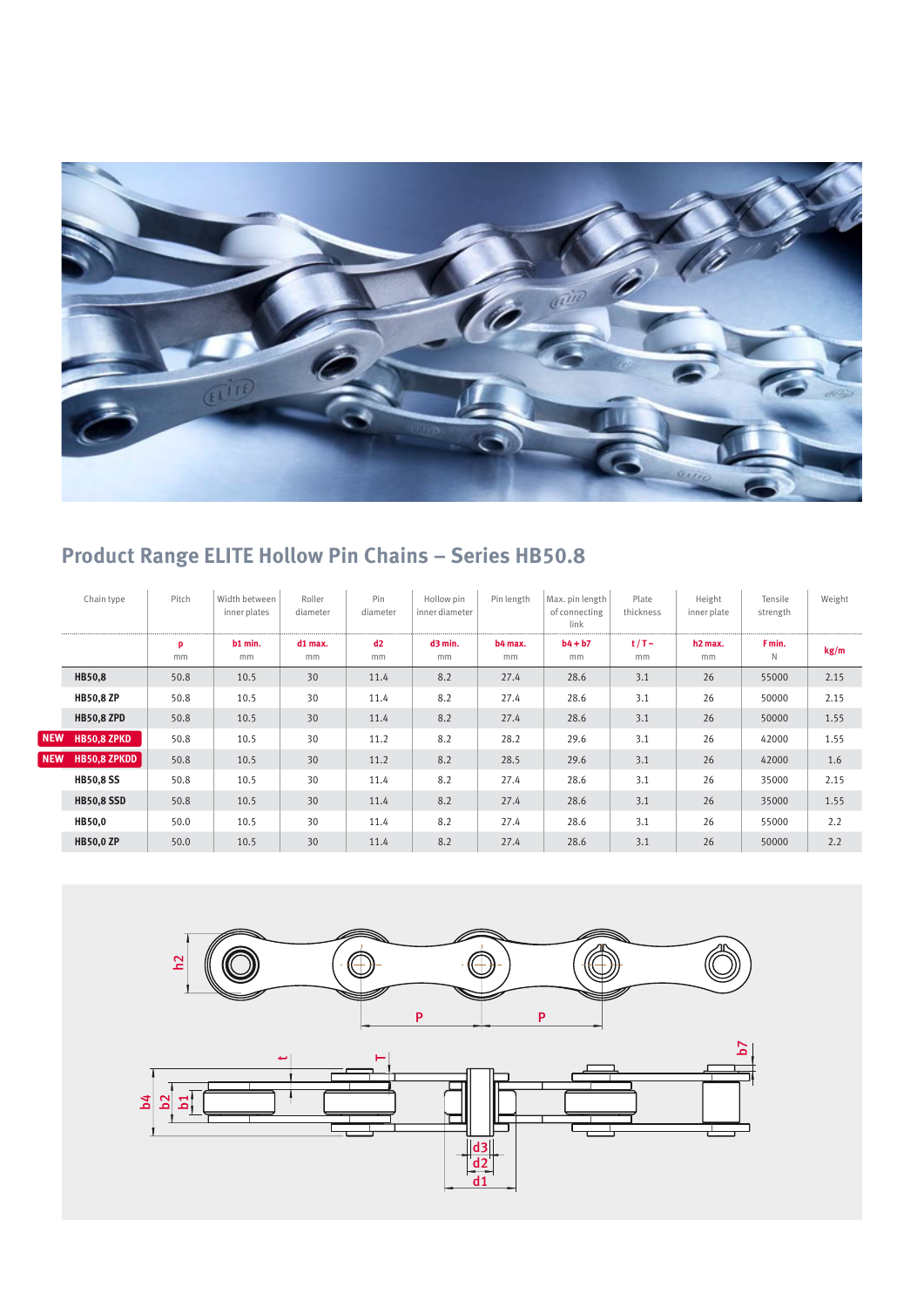



# **ELITE Technical Specifications**

|            | Type                | <b>Plates</b>             | <b>Rollers</b>             | <b>Bushes</b>              | <b>Pins</b>                | <b>Special features</b> |  |
|------------|---------------------|---------------------------|----------------------------|----------------------------|----------------------------|-------------------------|--|
|            | <b>HB50.8</b>       | Heat-treated              | Case-hardened              | Case-hardened              | Case-hardened              |                         |  |
|            | <b>HB50.8 ZP</b>    | Heat-treated, zinc-plated | Case-hardened, zinc-plated | Case-hardened, zinc-plated | Case-hardened, zinc-plated |                         |  |
|            | <b>HB50.8 ZPD</b>   | Heat-treated, zinc-plated | PA6/POM                    | Case-hardened, zinc-plated | Case-hardened, zinc-plated |                         |  |
| <b>NEU</b> | <b>HB50.8 ZPKD</b>  | Heat-treated, zinc-plated | PA6/POM                    | Plastic slide bearing      | Case-hardened, zinc-plated |                         |  |
| <b>NEU</b> | <b>HB50.8 ZPKDD</b> | Heat-treated, zinc-plated | PA6/POM                    | Plastic slide bearing      | Case-hardened, zinc-plated | with thrust washer      |  |
|            | <b>HB50.8 SS</b>    | Stainless steel           | Stainless steel            | Stainless steel            | Stainless steel            |                         |  |
|            | <b>HB50.8 SSD</b>   | Stainless steel           | Stainless steel            | Stainless steel            | Stainless steel            |                         |  |
|            | <b>HB50.0</b>       | Heat-treated              | Case-hardened              | Case-hardened              | Case-hardened              |                         |  |
|            | <b>HB50.0 ZP</b>    | Heat-treated, zinc-plated | Case-hardened, zinc-plated | Case-hardened, zinc-plated | Case-hardened, zinc-plated |                         |  |



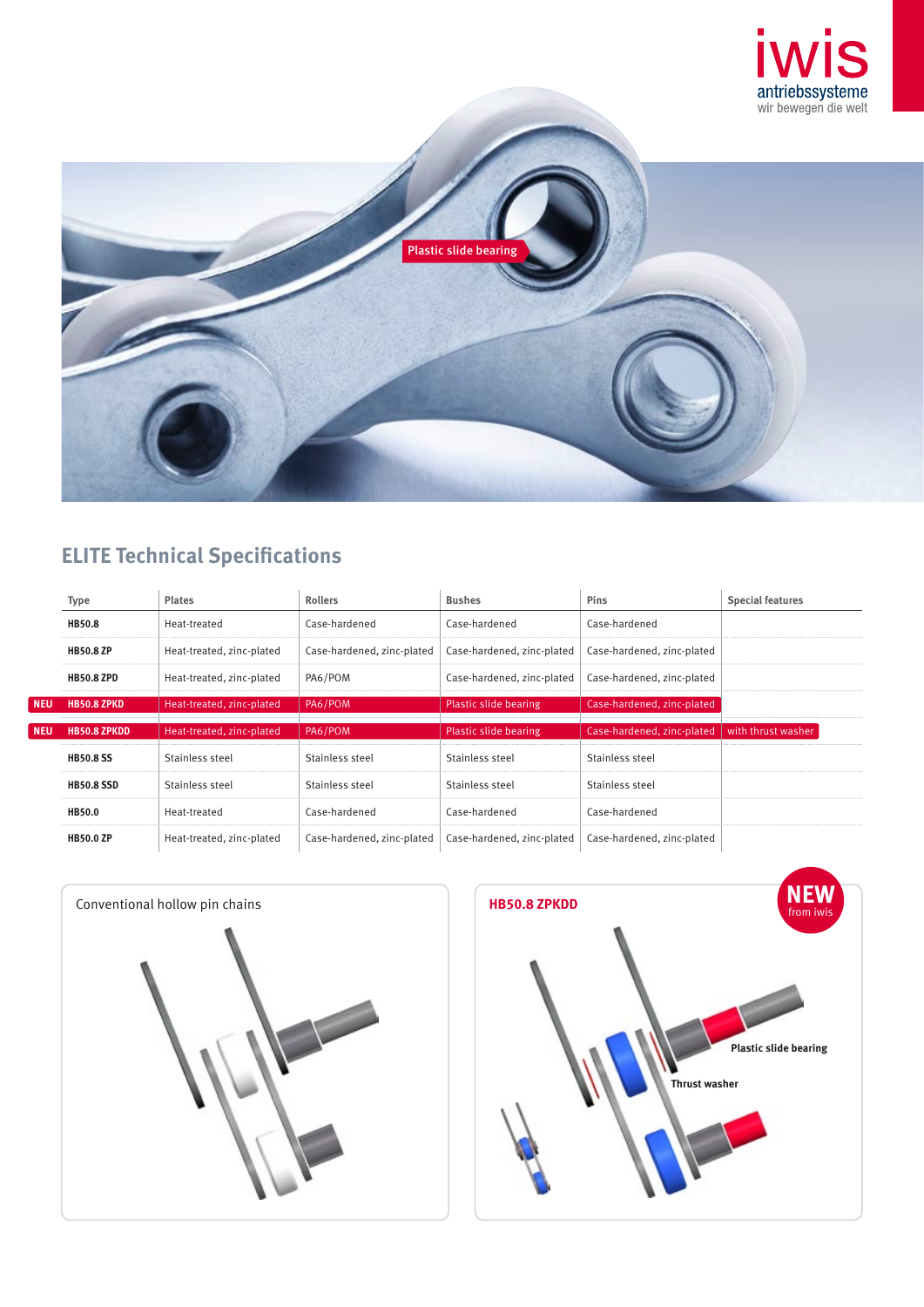



## **Optimum chain lubrication with** *iwibur*

Chain service life can be prolonged significantly by an adequate and effective lubrication of chain links. Selection of the right lubricant and lubrication method guarantees reduced chain wear, adequate corrosion protection and reduced noise.

In order to meet the requirements of the food industry, iwis developed the special wax lubricant **iwipur**, which is characterised by its good lubrication performance and high level of corrosion protection; it also increases the wear resistance of chains. Chains lubricated with **iwipur** exhibit minimal chain elongation and need less frequent relubrication than conventional oil-lubricated chains.

This high-performance lubricant is water-insoluble, odour-free and non-toxic, so it does not require labelling according to the hazardous substances ordinance.

## **Highlights**

- Better wear protection and minimal chain elongation in comparison to conventional chains with long-term lubrication
- Longer relubrication intervals
- Good corrosion protection
- Low-maintenance
- Reduces noise
- Conveyed goods and chain drive remain clean
- USDA-H1 and LMBG approved

## **Product characteristics**

- Application is by hot immersion
- Optimum temperature range approx. -25 to 80 °C (in low temperature ranges, a higher starting torque may be required after longer standstills)
- Biologically safe, non-toxic